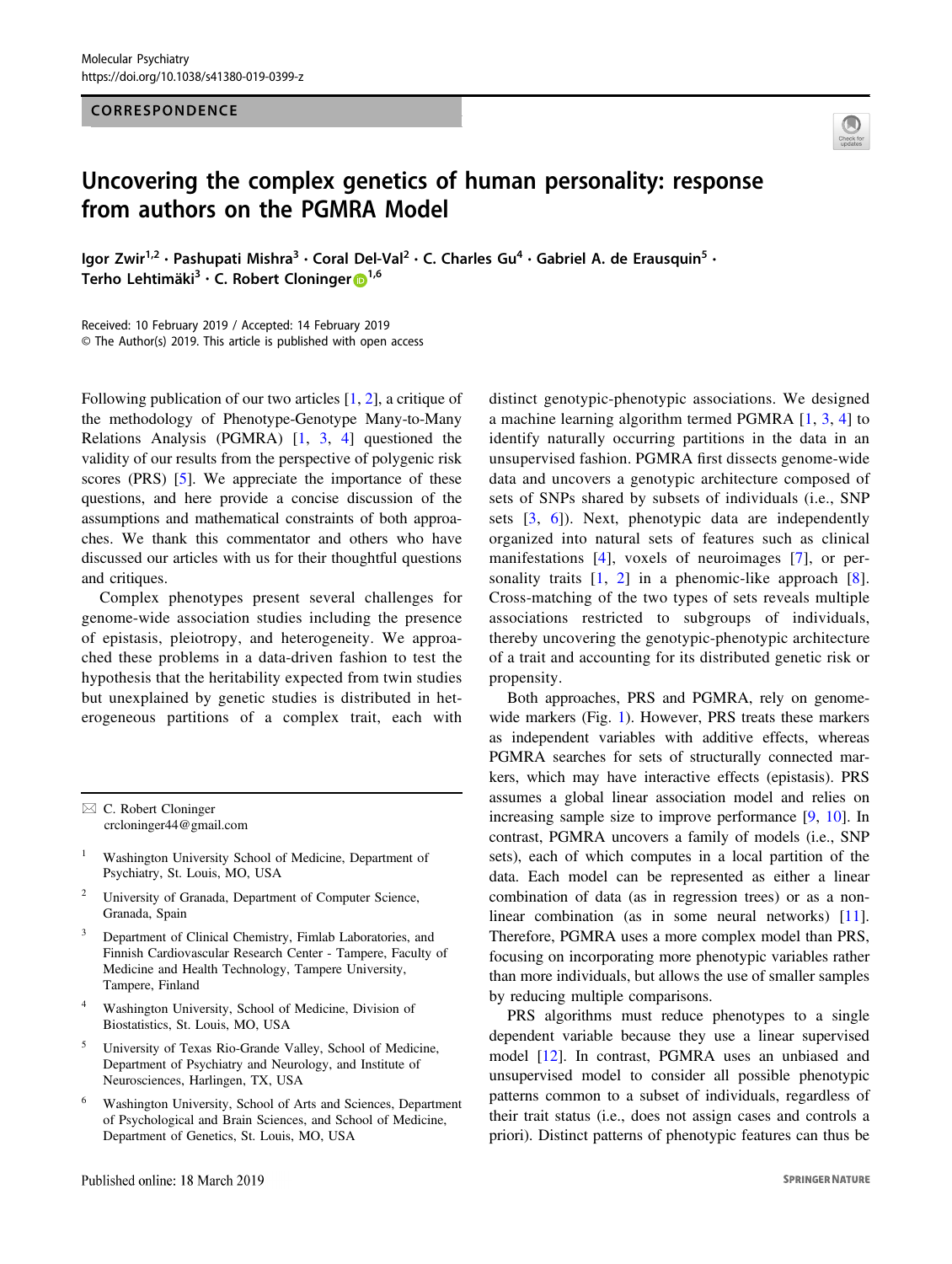PGMRA

Polygenic

scores

<span id="page-1-0"></span>

Variables sets without trait status (e.g., case/control) discriminations

<sup>2</sup>Score<sub>k</sub>= $\Sigma$ I=1 to m b p xkp, where m= number of SNPs B p = effect of allele at locus p xkp=number of reference alleles of individual k at locus p <sup>3</sup>Score<sub>ki</sub> where i is a local data partition

associated with different SNP sets, thereby uncovering heterogeneous subtypes of the trait  $[1, 2, 4]$  $[1, 2, 4]$  $[1, 2, 4]$  $[1, 2, 4]$  $[1, 2, 4]$  $[1, 2, 4]$ . Finally, PGMRA incorporates trait status a posteriori to calculate the risk of such associations, and then independently tests the significance of the associations by a SNP-set Kernel Association Test [\[6](#page-2-0), [13](#page-2-0)].

The validity of the replication procedure used by PGMRA was questioned too [[5\]](#page-2-0). The "gold standard" approach used by PRS evaluates the reproducibility of an association by building a linear classifier trained in a discovery sample and testing it in a new sample assuming sample homogeneity [\[9](#page-2-0), [10\]](#page-2-0). Homogeneity is a strong assumption that should be supported. By contrast, PGMRA uncovers genotypic-phenotypic associations for sample partitions and computes their corresponding risk or propensity post hoc; this process is blindly repeated independently for each new sample without assuming homogeneity

within or across samples (Fig. 1). Then, similar genotypicphenotypic associations across samples with comparable risk/propensity are uncovered using parsimonious models that balance accuracy with model complexity, thereby avoiding overfitting [[11,](#page-2-0) [14,](#page-2-0) [15](#page-3-0)].

Inconsistent results obtained from applying PRS to heterogeneous samples [\[16](#page-3-0), [17\]](#page-3-0) has led to the suggestion of averaging scores from multiple samples [[18\]](#page-3-0) ignoring, at least in part, the phenotypic heterogeneity of the samples. When there is complexity derived from genetic, cultural, ethnic and environmental heterogeneity, the same global linear model is unlikely to predict across samples, especially when markers have relatively small effect [\[12](#page-2-0), [16,](#page-3-0) [17\]](#page-3-0). Models learned independently in diverse samples allow analysis of replication across potentially heterogeneous samples, thereby providing a more stringent test of reproducibility [[19,](#page-3-0) [20](#page-3-0)].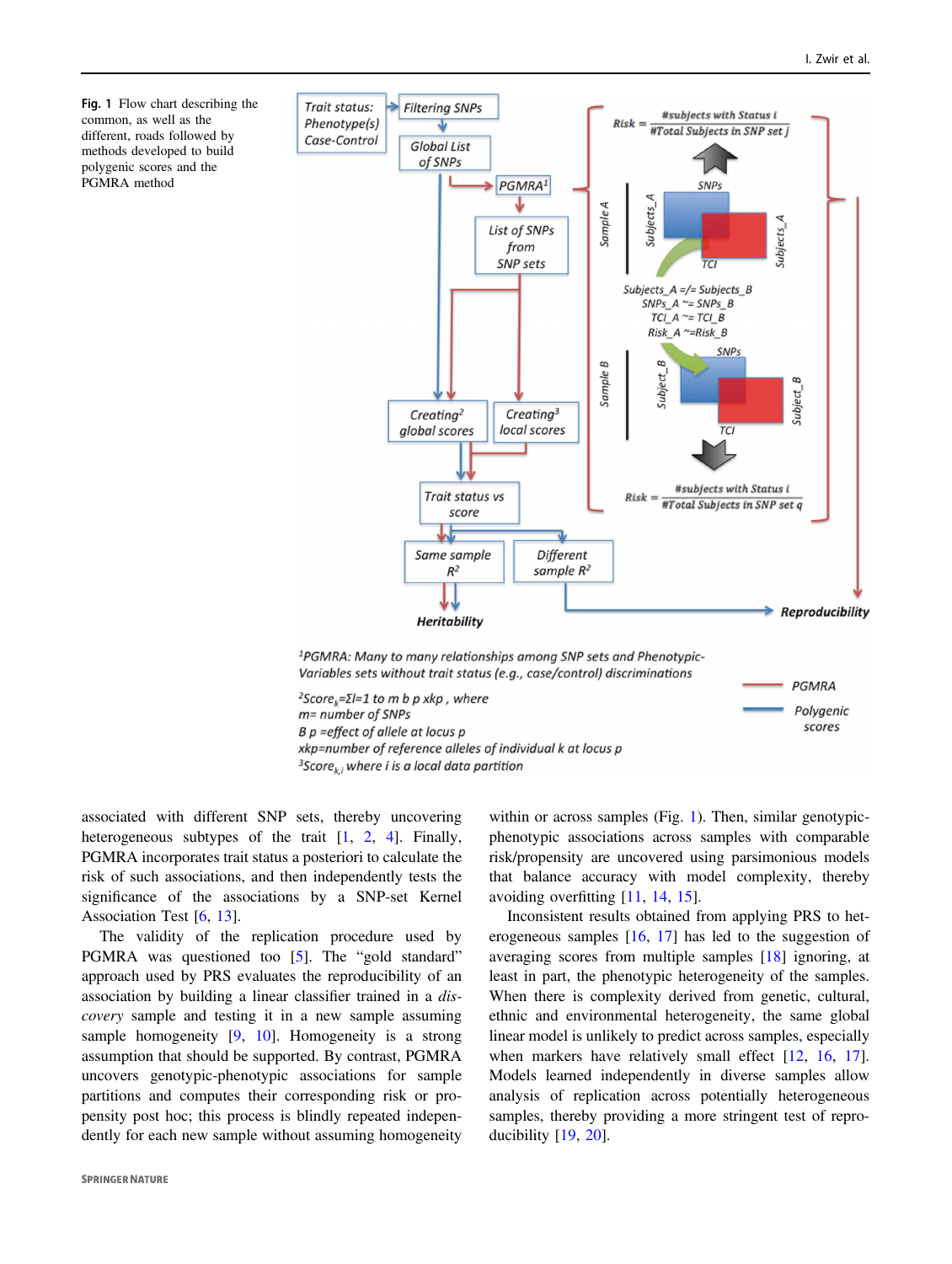<span id="page-2-0"></span>PRS calculates heritability as an adjusted  $R^2$  from a global linear regression, which additively estimates variance explained by the markers. In the absence of a validated estimator of variance for "sets" of markers [6, 13], PGMRA used a similar approach (Fig. [1\)](#page-1-0). For example, the estimated heritability of character, without controlling for outliers and jackknife resampling, in the Finns sample [1] was 45.67%. A criticism [5] questioned the lack of application of another sampling technique such as cross-validation. As suggested, we applied cross-validation within and across samples (e.g.,  $R^2$  of 10 k-fold is 45.05% with SD 0.049) and confirmed the observed results by bootstrapping  $(1,000)$  iterations, SE < 1.6%). We also found that the estimates of heritability for character in our paper [1] are conservative: the aggregation of the local variances explained by all SNP sets delivers a higher estimation of heritability ( $R^2 > 15\%$ ) than the 45.67% described above (Fig. [1](#page-1-0), unpublished results).

Some suggest that our sample size  $(2126 + 972 + 902)$ individuals from 3 cohorts, respectively  $[1, 2]$ ) has insufficient power, even though others have calculated 80% power at nominal significance to detect heritability with the same sample size [12]. PGMRA computes genotypic-phenotypic associations based on "sets" of genotypes and "sets" of phenotypes, so the number of multiple comparisons are significantly reduced, making PGMRA less greedy of observations than PRS.

The nature of human beings embraces complex functions where every expressed gene may affect the function of any cell and their derived traits of our body in many different ways (many-to-many relationships). Complex traits are expected and known to be influenced by multiple genes acting in concert, not independently [\[21\]](#page-3-0). Most of the heritability in gene expression is determined by many genes far apart on the same or different chromosomes [[21](#page-3-0)–[23](#page-3-0)], whose effects are difficult to detect due to their small magnitude (e.g., trans eQTLs effects), as well as co-expressed genes that are vulnerable to decoherence in response to environmental perturbations [\[24\]](#page-3-0). PGMRA opens the door to develop new methods to explain complex genotypic-phenotypic relationships, including epistasis, pleiotropy and heterogeneous phenotypes, which present problems for PRS due to its restrictive linear model and doubtful assumption of homogeneity. Use of PGMRA would allow more thorough study of moderate-sized samples by efficient data-driven methods, which can help to bring methods of precision medicine into practice [1–3, 7, [20,](#page-3-0) [25\]](#page-3-0).

## Compliance with ethical standards

Conflict of interest The authors declare that they have no conflict of interest.

Publisher's note: Springer Nature remains neutral with regard to jurisdictional claims in published maps and institutional affiliations.

Open Access This article is licensed under a Creative Commons Attribution 4.0 International License, which permits use, sharing, adaptation, distribution and reproduction in any medium or format, as long as you give appropriate credit to the original author(s) and the source, provide a link to the Creative Commons license, and indicate if changes were made. The images or other third party material in this article are included in the article's Creative Commons license, unless indicated otherwise in a credit line to the material. If material is not included in the article's Creative Commons license and your intended use is not permitted by statutory regulation or exceeds the permitted use, you will need to obtain permission directly from the copyright holder. To view a copy of this license, visit [http://creativecommons.](http://creativecommons.org/licenses/by/4.0/) [org/licenses/by/4.0/](http://creativecommons.org/licenses/by/4.0/).

## **References**

- 1. Zwir I, Arnedo J, Del-Val C, Pulkki-Raback L, Konte B, Yang SS et al. Uncovering the complex genetics of human character. Mol Psychiatry. (2018). <https://doi.org/10.1038/s41380-018-0263-6>. [Epub ahead of print].
- 2. Zwir I, Arnedo J, Del-Val C, Pulkki-Raback L, Konte B, Yang SS et al. Uncovering the complex genetics of human temperament. Mol Psychiatry. (2018). [https://doi.org/10.1038/s41380-018-0264-](https://doi.org/10.1038/s41380-018-0264-5) [5](https://doi.org/10.1038/s41380-018-0264-5). [Epub ahead of print].
- 3. Arnedo J, del Val C, de Erausquin GA, Romero-Zaliz R, Svrakic D, Cloninger CR, et al. PGMRA: A web server for (Phenotype X Genotype) many-to-many relation analysis in GWAS. Nucleic Acids Res. 2013;41(Web Server issue):W142–9.
- 4. Arnedo J, Svrakic DM, del Val C, Romero-Zaliz R, Hernández-Cuervo H, Molecular Genetics of Schizophrenia Consortium. et al. Uncovering the hidden risk architecture of the schizophrenias: confirmation in three independent genome--wide association studies. Am J Psychiatry. 2015;172:139–53.
- 5. Derringer J. Explaining heritable variance in human character. bioRxiv. 2018:446518. <https://doi.org/10.1101/446518>.
- 6. Wu MC, Kraft P, Epstein MP, Taylor DM, Chanock SJ, Hunter DJ, et al. Powerful SNP-set analysis for case-control genome-wide association studies. Am J Hum Genet. 2010;86:929–42.
- 7. Arnedo J, Mamah D, Baranger DA, Harms MP, Barch DM, Svrakic DM, et al. Decomposition of brain diffusion imaging data uncovers latent schizophrenias with distinct patterns of white matter anisotropy. Neuroimage. 2015;120:43–54.
- 8. Houle D, Govindaraju DR, Omholt S. Phenomics: the next challenge. Nat Rev Genet. 2011;11:855–66.
- 9. International Schizophrenia C, Purcell SM, Wray NR, Stone JL, Visscher PM, O'Donovan MC, et al. Common polygenic variation contributes to risk of schizophrenia and bipolar disorder. Nature. 2009;460:748–52.
- 10. Lango Allen H, Estrada K, Lettre G, Berndt SI, Weedon MN, Rivadeneira F, et al. Hundreds of variants clustered in genomic loci and biological pathways affect human height. Nature. 2010;467:832–8.
- 11. Russell SJ, Norvig P. Artificial intelligence: a modern approach. 3rd ed. Upper Saddle River, N.J.: Prentice Hall; 2010. p.pp xviii, 1,132.
- 12. Dudbridge F. Power and predictive accuracy of polygenic risk scores. PLoS Genet. 2013;9:e1003348.
- 13. Wu MC, Lee S, Cai T, Li Y, Boehnke M, Lin X. Rare-variant association testing for sequencing data with the sequence kernel association test. Am J Hum Genet. 2011;89:82–93.
- 14. Brunton SL, Proctor JL, Kutz JN. Discovering governing equations from data by sparse identification of nonlinear dynamical systems. Proc Natl Acad Sci USA. 2016;113:3932–7.